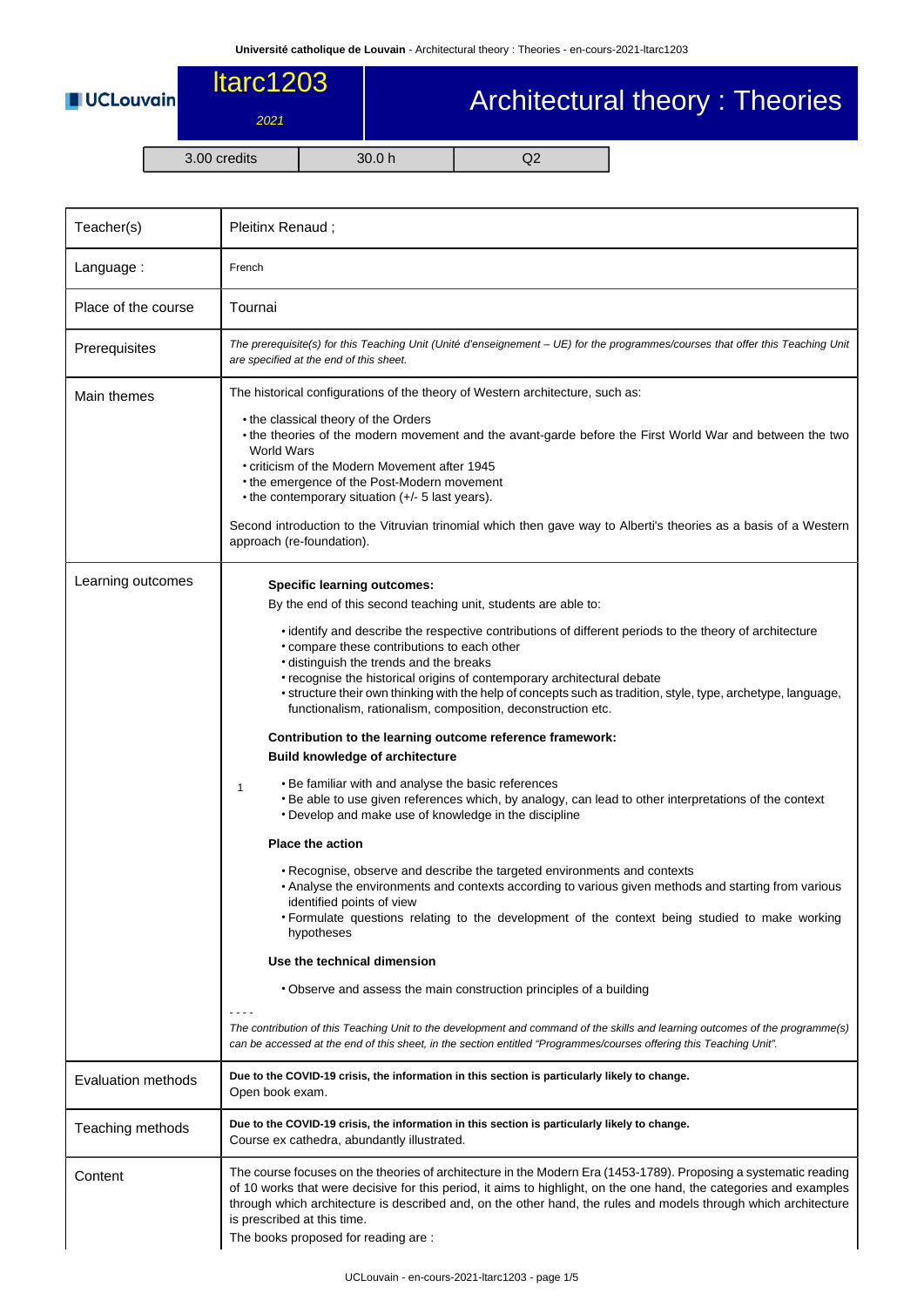| Université catholique de Louvain - Architectural theory : Theories - en-cours-2021-Itarc1203 |                                                                                                                                                                                                                                                                                                                                                                                                                                                                                                                                                                                                                                                                                                                                              |  |  |  |  |
|----------------------------------------------------------------------------------------------|----------------------------------------------------------------------------------------------------------------------------------------------------------------------------------------------------------------------------------------------------------------------------------------------------------------------------------------------------------------------------------------------------------------------------------------------------------------------------------------------------------------------------------------------------------------------------------------------------------------------------------------------------------------------------------------------------------------------------------------------|--|--|--|--|
|                                                                                              | • Vitruvius, De architectura, Rome, 1st century BC.<br>• Alberti, Leon Battista, De re aedificatoria, Florence, 1485.<br>. De l'Orme, Philibert, Le Premier tome de l'Architecture, Paris, 1567.<br>• Palladio, Andrea, I quattro libri dell'architettura, Venice, 1570.<br>• Blondel, Nicolas-Francois, Cours d'architecture enseigné à l'Académie royale d'architecture, 3 volumes, Paris,<br>1675.<br>• Perrault, Claude, L'ordonnance des cinq espèces de colonnes selon la méthode des anciens, Paris, 1683.<br>• Laugier, Marc-Antoine, Essai sur l'architecture, 1765.<br>• Boullée, Etienne-Louis, Essai sur l'art, Paris (1796-1797).<br>• Mayamata, South India, (500).<br>• Kao gong ji [Artificers' Record], China, (-500 B.C.). |  |  |  |  |
| Inline resources                                                                             | Learning materials are available on MOODLE.                                                                                                                                                                                                                                                                                                                                                                                                                                                                                                                                                                                                                                                                                                  |  |  |  |  |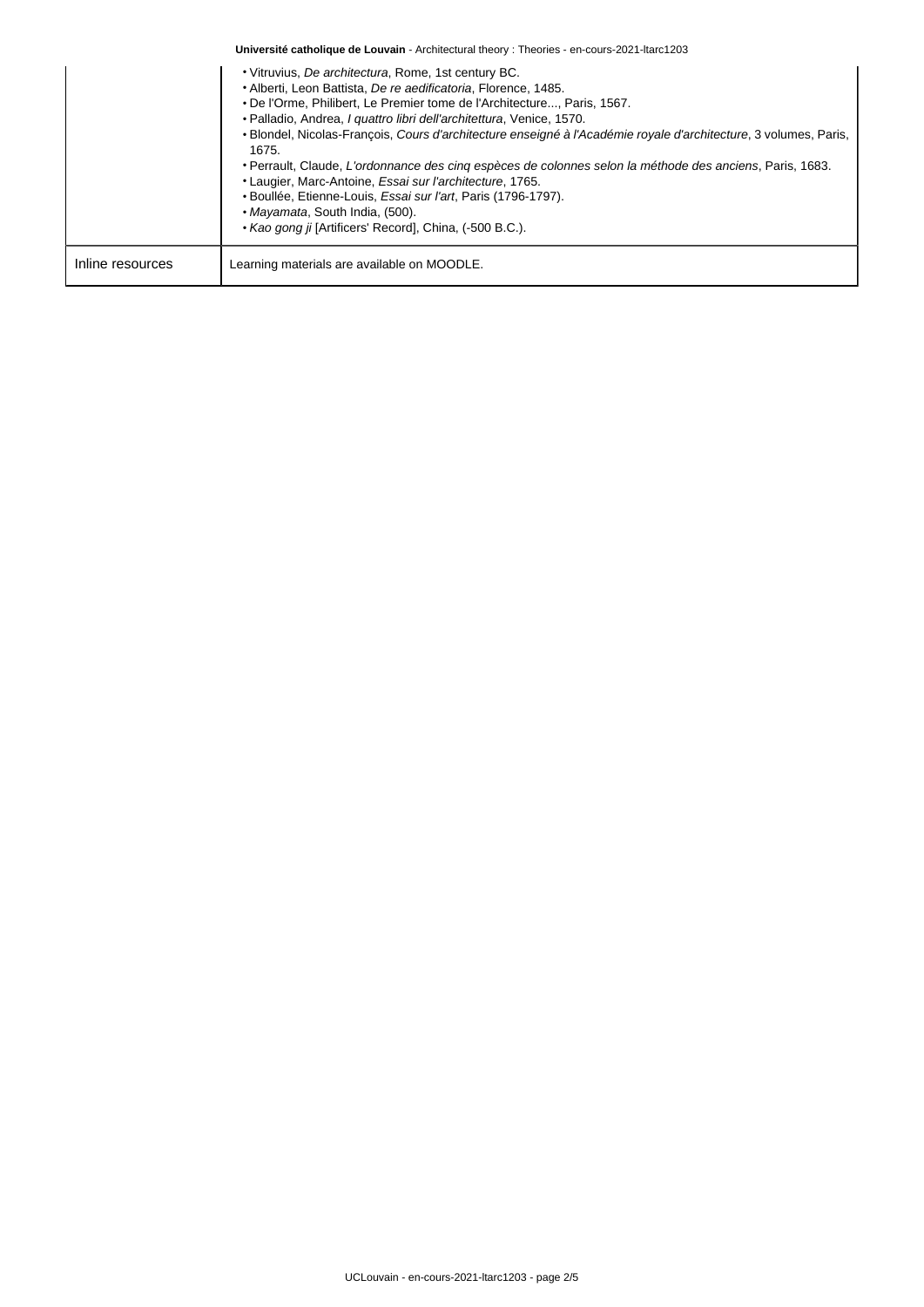**Université catholique de Louvain** - Architectural theory : Theories - en-cours-2021-ltarc1203 Bibliography • Ackerman, James S., Palladio, London, Penguin books, 1966, coll. « Architects and society ». • Ackerman, James S., Palladio, trad. de l'anglais par Claude Lauriol, Coëtlogon, Macula, 1981, coll. « Architecture ». • Alberti, Leon Battista, L'art d'édifier, trad. du latin par Pierre Caye et Françoise Choay, Paris, Seuil, 2004 (édition originale 1485), coll. « Sources du savoir ». • Beltramini, Guido, Andrea Palladio : L'oeuvre architecturale, trad. de l'italien par Anouk Filipini, Paris, Flammarion, 2001. • Beltramini, Guido, The Private Palladio, Prestel Pub, 2012. • Blondel, François, Cours d'architecture : Seconde et troisième parties : Par M. François Blondel de l'Académie Royale des sciences, Professeur du Roy en Mathématique et en architecture, Directeur de l'Académie Royale d'architecture, Maréchal de Camp aux Armées du Roy, et cy-devant Maître de Mathématique du Monseigneur le Dauphin, 1re éd., Paris, François Blondel et Nicolas Langlois, 1675. • Blondel, François, Cours d'architecture enseigné dans l'académie royale : Première partie : Où sont expliquez les termes, l'origine et les Principes de l'architecture, et les pratiques des cinq Ordres suivant la doctrine de Vitruve et de ses principaux Sectateurs, et suivant celle des trois plus habiles Architectes qui ayent écrit entre les Modernes, qui sont Vignole, Palladio et Scamozzi : Dédié au Roy par M. François Blondel de l'Académie Royale des sciences, Professeur du Roy en Mathématique et en architecture, Directeur de l'Académie Royale d'architecture, Maréchal de Camp aux Armées du Roy, et cy-devant Maître de Mathématique du Monseigneur le Dauphin, 1re éd., Paris, Pierre Aubouin et François Clousier, 1675. • Blondel, François, Cours d'architecture : Quatrième et cinquième parties : Par M. François Blondel de l'Académie

Royale des sciences, Professeur du Roy en Mathématique et en architecture, Directeur de l'Académie Royale d'architecture, Maréchal de Camp aux Armées du Roy, et cy-devant Maître de Mathématique du Monseigneur le Dauphin, 1re éd., Paris, François Blondel et Nicolas Langlois, 1683.

- Boucher, Bruce, Andrea Palladio: The Architect in His Time, Abbeville press, 1998.
- Boullée, Étienne-Louis, Architecture, Essay on Art, London, Academy Editions, 1976.
- Boullée, Étienne-Louis et Jean-Marie Pérouse de Montclos, L'architecte visionnaire et néoclassique, Paris, Hermann, 1993, coll. « Savoir : sur l'art ».
- Callebat, Louis, « La tradition vitruvienne au Moyen Age et à la Renaissance : Éléments d'interprétation », dans International Journal of the Classical Tradition, vol. 1, n° 2, 1994, pp. 3-14.
- Callebat, Louis, Philippe Fleury, Louis Frey et al., Le projet de Vitruve : objet, destinataires et réception du "de architectura" : Actes du colloque international de Rome (26-27 mars 1993), Rome, École française de Rome, 1994, coll. « Collection de l'école française de Rome ».
- Choay, Françoise, La règle et le modèle : Sur la théorie de l'architecture et de l'urbanisme, Paris, Seuil, 1996 (édition originale 1980).
- Choay, Françoise, « L'architecture d'aujourd'hui au miroir du De re aedificatoria », dans Albertiana, vol. 1, 1998.
- Choay, Françoise, Pour une anthropologie de l'espace, Paris, Seuil, 2006, coll. « Couleur des idées ».
- Dagens, Bruno, Traités, temples et images du monde indien : Etudes d'histoire et d'archéologie, Paris, Presse Sorbonne Nouvelle, 2005, coll. « Publications hors séries ».
- Dagens, Bruno, Le temple indien miroir du monde, Paris, Les belles lettres, 2009, coll. « Realia », no 21.
- Daniélou, Alain, Mythes et dieux de l'Inde : Le polythéisme hindou, Paris, Flammarion, 2009, coll. « Champs essais ».
- De l'Orme, Philibert, Le premier tome de l'architecture de Philibert de l'Orme, Paris, Frédéric Morel, 1567.
- Donati, Gérard, Leo Battista Alberti : Vie et théorie, Bruxelles, Pierre Mardaga, 1989, coll. « Architecture + Recherches », no 32.
- Fichet, Françoise, La théorie architecturale à l'âge classique : Essai d'anthologie critique, Bruxelles, Pierre Mardaga, 1979.
- Galletti, Sara, « From stone to Paper : Philibert De l'Orme, the Premier tome de l'architecture (1567), and the birth of Stereotomic Theory », dans Aedificare, n° 2, 2017, pp. 143-162.
- Gerbino, Anthony, « The Library of François Blondel 1618-1686 », dans Architectural History, vol. 45, 2002, pp. 289-324.
- Gerbino, Anthony, Franc #ois Blondel : architecture, erudition, and the scientific revolution, Londres ; New York, Routledge, 2010, coll. « The classical tradition in architecture ».
- Germann, Georg, Vitruve et le vitruvianisme : Introduction à l'histoire de la théorie architecturale, trad. de l'allemand par Michèle Zaugg, Lausanne, Presses polytechniques et universitaires romandes, 1991, coll. « Architecture ».
- Gros, Pierre, « Les architectes grecs, hellénistiques et romains : (VIe siècle avant J.-C. IIIe siècle après J.-C.) », dans Louis Callebat, édit., Histoire de l'architecte, Paris, Flammarion, 1998, pp. 19-41.
- Gros, Pierre, Vitruve et la tradition des traités d'architecture : Frabrica et ratiocinatio, Rome, Publications de l'École française de Rome, 2006, coll. « Collection de l'École française de Rome ».
- Kaufmann, E., Von Ledoux bis Le Corbusier: Ursprung und Entwicklung der Autonomen Architektur, Passer, 1933. • Kaufmann, Emil, Architecture in the age of reason, Cambridge, Harvard University Press, 1955.
- Kaufmann, Emil, Architecture of the age of Reason : Baroque and Post-Baroque in England, Italy and France, New York, Dover Publications, 1968.
- Kaufmann, Emil, Trois architectes révolutionnaires, Boullée, Ledoux, Lequeu, Éditions de la SADG, 1978.
- Kaufmann, Emil, De Ledoux à Le Corbusier: origine et développement de l'architecture autonome, L'Equerre, 1981, coll. « Essais ».
- Kramrisch, Stella, The Hindu Temple, Delhi, Motilal Banarsidass, 1976.
- Kruft, Hanno-Walter, History of Architectural Theory : From Vitruvius to the Present, trad. Ronald Taylor et al., New York, Princeton Architectural Press, 1994.
- Lalande, André et René Poirier, Vocabulaire technique et critique de la philosophie, Presses universitaires de France, 2002, coll. « Quadrige », no 133-134.
- Lang, Stephen, « De lineamentis, L. B. Alberti's use of a technical term », dans Journal of the Warburg and Courtauld Institutes, n° 28, 1965, pp. 331-335.
- Laugier, Marc-Antoine, Essai sur l'architecture, nouvelle édition revue, corrigée et augmentée, avec un dictionnaire des termes, et des planches qui en facilitent l'explication, par le P. Laugier, Paris, Nicolas-Bonaventure Duchesne, 1755.
- Laugier, Marc-Antoine, An essay on architecture, Los Angeles, Hennessey & Ingalls, 1977, coll. « Documents and sources in architecture no 1 ».
- UCLouvain en-cours-2021-ltarc1203 page 3/5 l'histoire de l'art français sous le patronage de l'académie des beaux-arts : Tome 1 1671-1681, Paris, Jean • Lemonnier, Henry, Procès-verbaux de l'académie royale d'architecture 1671-1793 publiés pour la societe de Schemit, 1911.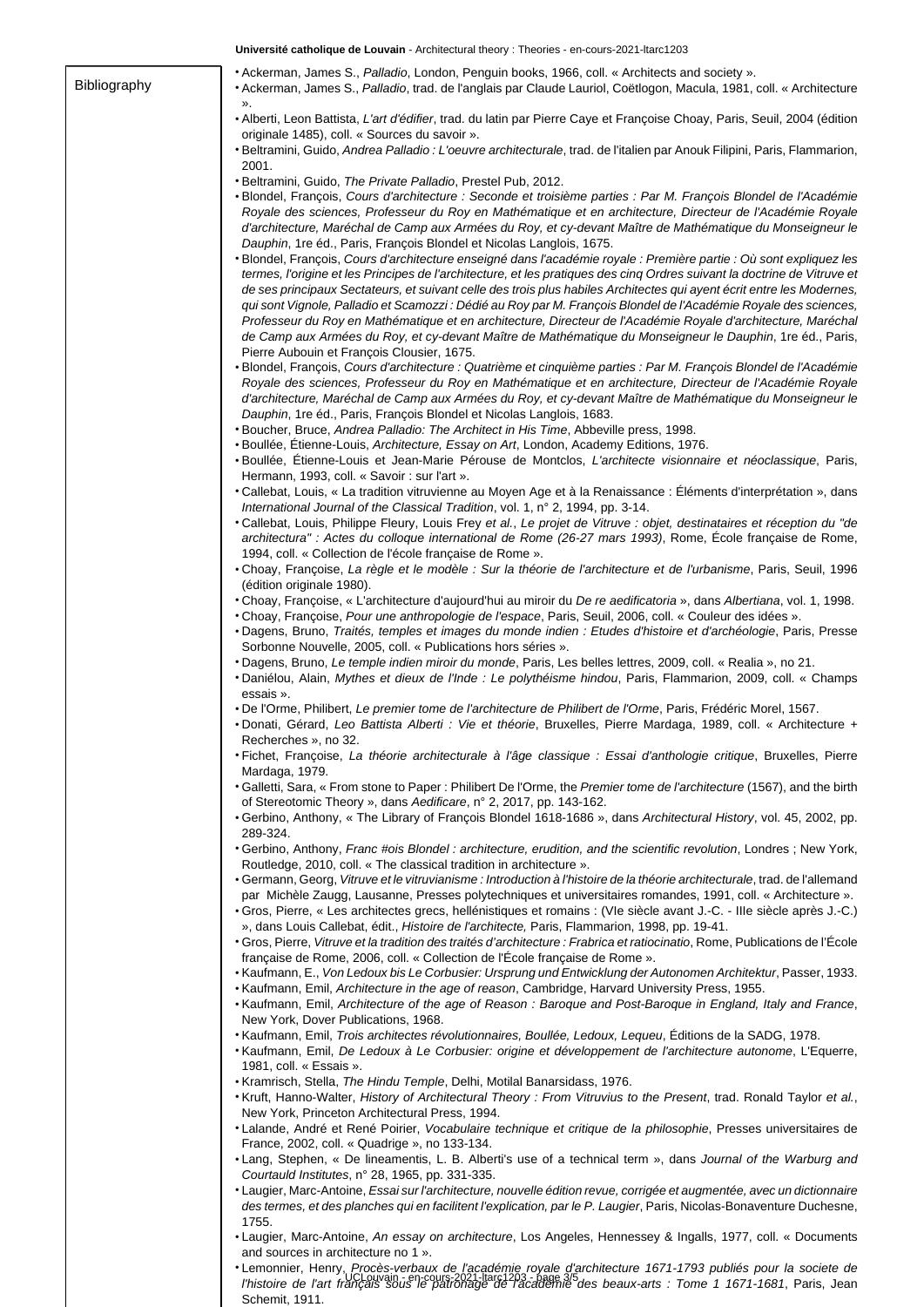| Faculty or entity in | <b>LOCI</b> |
|----------------------|-------------|
| charge               |             |